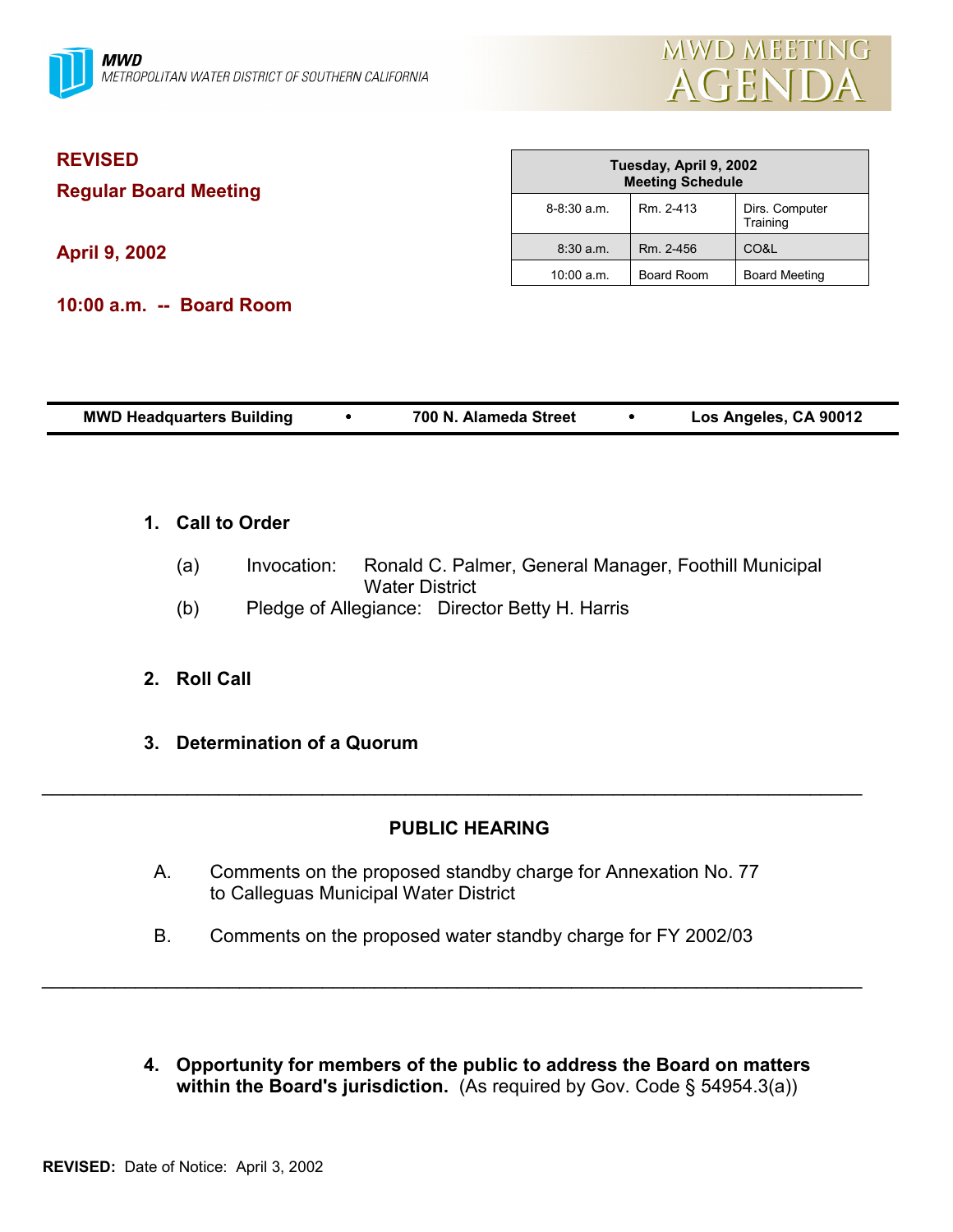## **5. OTHER MATTERS**

- A. Approval of the Minutes of the Meeting for March 12, 2002. (A copy has been mailed to each Director) Any additions, corrections, or omissions
- B. Authorize thirty-day leave of absence for Director Bonny L. Herman, commencing April 5, 2002
- C. Authorize preparation of Commendatory Resolution for former Director George E. Battey, Jr., representing the City of Burbank. (Exec. 3/26)
- D. Committee appointments. (Exec.)
- E. Chairman's Monthly Activity Report

# **6. DEPARTMENT HEADS' REPORTS**

- A. Chief Executive Officer's Reports:
	- i. Oral report on Colorado River matters. (LC&P)
	- ii. Oral report on Bay-Delta and State Water Project matters. (LC&P, WPQ&R)
	- iii. Chief Executive Officer's summary of Metropolitan's activities for the month of March. **(Written report to be sent separately)**
- B. General Counsel's summary of Legal Department activities for the month of March. **(Written report to be sent separately)**
- C. Interim General Auditor's summary of Audit Department activities for the month of March. **(Written report to be sent separately)**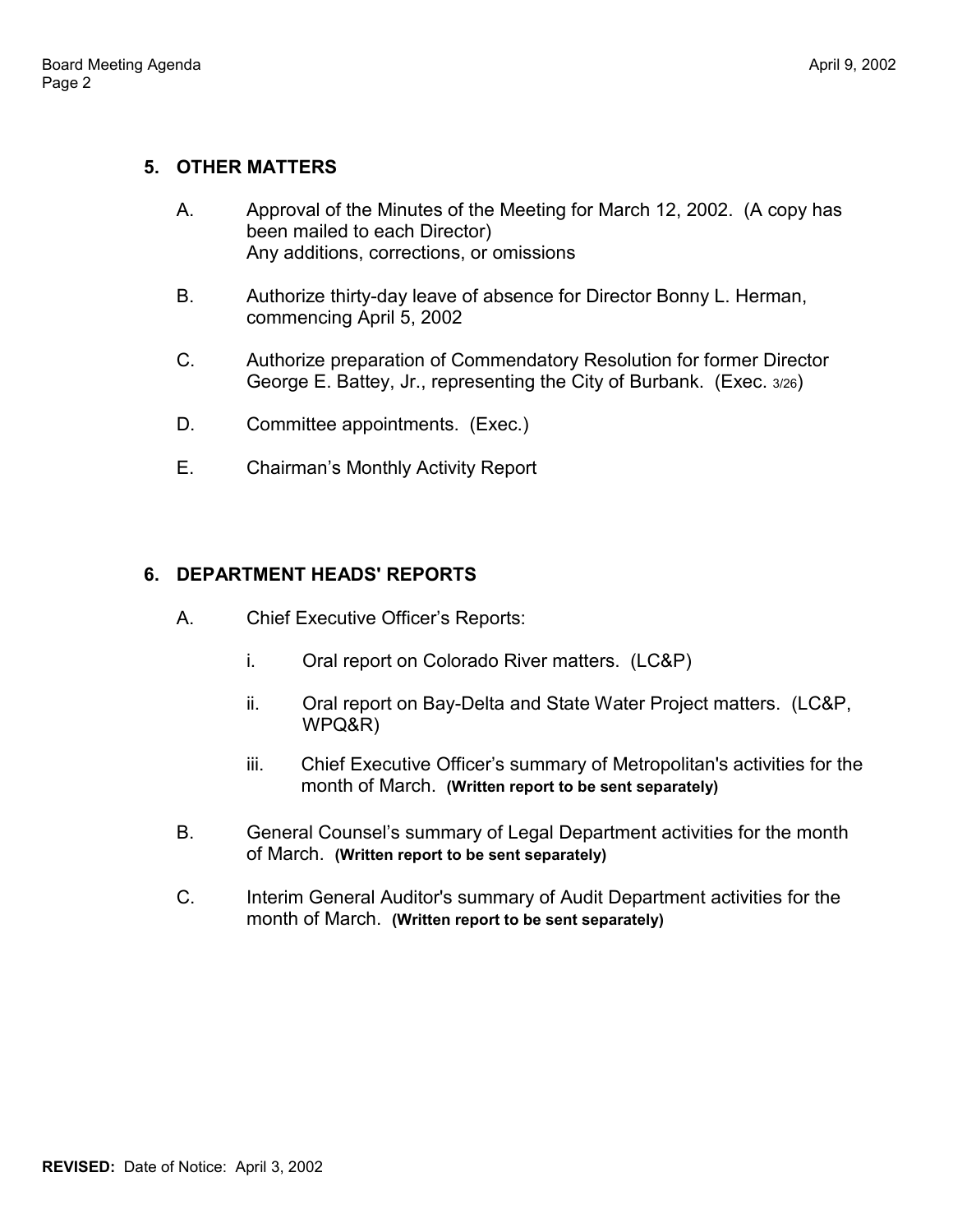# **7. ORAL REPORTS OF STANDING COMMITTEES**

- 7-1 Executive Committee (Phillip J. Pace, Chair)
- 7-2 Asset, Real Estate and Infrastructure Policy (Glen D. Peterson, Chair)
- 7-3 Budget, Finance and Investment (Jorge G. Castro, Chair)
- 7-4 Communications, Outreach and Legislation (Anthony R. Fellow, Chair)
- 7-5 Engineering and Operations (Marion V. Ashley, Chair)
- 7-6 Legal, Claims and Personnel (Langdon W. Owen, Chair)
- 7-7 Water Planning, Quality and Resources (Gary A. Morse, Chair)

## **8. CONSENT CALENDAR ITEMS (Action)**

8-1 Affirm the Chief Executive Officer's determination of two properties as surplus to Metropolitan's needs: 3.721 acres on Arrow Highway, La Verne; and 9.335 acres at La Sierra Avenue and Blackburn Road in Riverside County. (ARE&IP)

### **Recommendation:**

**Option #1:**

**Adopt the CEQA determination and Item 1:**

- **a. Affirm the Chief Executive Officer's determination that the subject property is surplus;**
- **b. Comply with Government Code § 54222, Surplus Lands Act, by offering the property to the La Verne Redevelopment Agency and other prescribed public agencies at a sale price of its fair market value;**
- **c. If the property is not purchased by a government entity with preferential rights, sell the subject property by open or exclusive listing under Administrative Code § 8245 or § 8246, respectively, dependent upon the applicable disposition procedure; and**
- **d. Market the property for sale on the open market for its fair market value (preliminary estimate at \$1.2 million less costs);**

**Item 2:**

- **a. Affirm the Chief Executive Officer's determination that the subject property is surplus;**
- **b. Comply with Government Code § 54222, Surplus Lands Act, by offering the property to prescribed public agencies at a sale price of its fair market value;**
- **c. If the property is not purchased by a government entity with preferential rights, sell the subject property by open or exclusive listing under Administrative Code § 8245 or § 8246, respectively, dependent upon the applicable disposition procedure; and**
- **d. Market the property for sale on the open market for its fair market value (preliminary estimate at \$100,000 less costs).**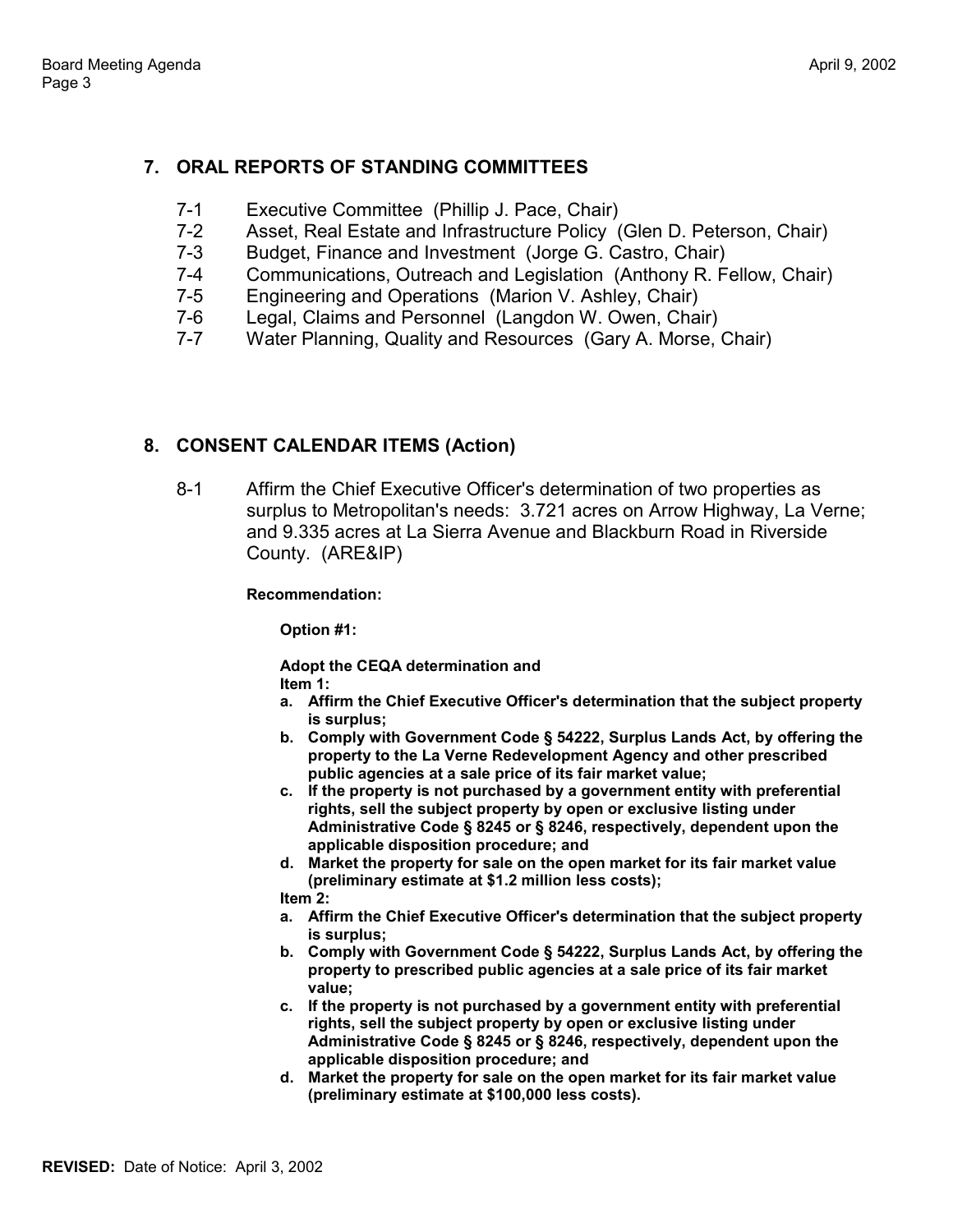8-2 Authorize \$820,000 for design and construction and delegate authority to award a construction contract for enhanced security features for the Entry Court Improvement Project at the F. E. Weymouth Filtration Plant (Approp. 15336). (ARE&IP)

### **Recommendation:**

### **Adopt the CEQA determination and**

- **a. Increase the appropriation by \$820,000 from \$1,948,000 to a total of \$2,768,000.**
- **b. Delegate to the Chief Executive Officer the authority to award a competitively bid construction contract in an amount not to exceed \$2,000,000 for the revised Entry Court Improvement Project at the F. E. Weymouth Filtration Plant.**
- 8-3 Amend contract in the amount of \$100,000 with the law firm of Ellison, Schneider & Harris for legal services relating to State Water Resources Control Board process. (LC&P)

### **Recommendation:**

**Option #1:**

**Adopt the CEQA determination and authorize amendment of the agreement with Ellison, Schneider & Harris to increase the contract by \$100,000.**

8-4 Amend contract for legal services with McCutchen, Doyle, Brown & Enerson, LLP in *San Diego County Water Authority v. Metropolitan Water District, et al*., San Francisco Superior Court Case No. 320217 (Preferential Rights) to increase maximum amount payable by \$125,000. (LC&P)

**Recommendation:**

**Option #1:**

**Adopt the CEQA determination and authorize amendment of the contract with McCutchen, Doyle, Brown & Enerson to increase the maximum compensation from \$250,000 to \$375,000.**

8-6 Grant conditional approval for Annexation No. 78 to Calleguas Municipal Water District and Metropolitan; and adopt resolution of intention to impose water standby charge. (Exec. 3/26)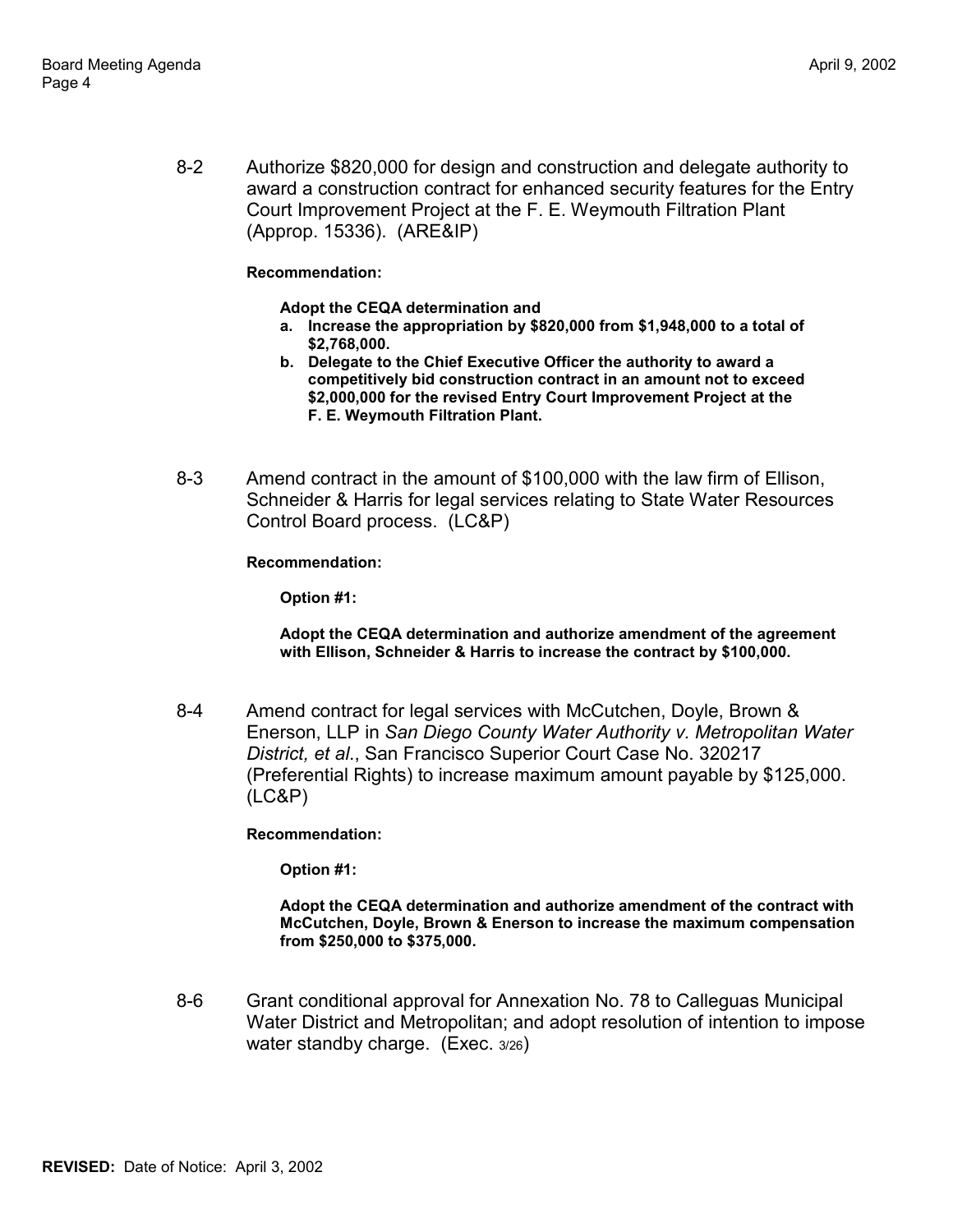#### **Recommendation:**

**Option #1:**

**Adopt the CEQA determination and**

- **a. Grant conditional approval for Annexation No. 78, concurrently to Calleguas and Metropolitan, conditioned upon receipt in full of annexation fee of \$166,028.40 to Metropolitan if completed by December 31, 2002, or if completed later, at the then current annexation charge rate;**
- **b. Approve Calleguas' proposed Plan for Implementing Water Use Efficiency Guidelines; and**
- **c. Adopt the Resolution of Intention to Impose Water Standby Charge within the proposed annexation territory, substantially in the form of Attachment 3 to the board letter.**
- 8-7 Adopt final resolutions for annexation and to impose water standby charge for Annexation No. 76, Parcel A, to Calleguas Municipal Water District and Metropolitan. (Exec. 3/26)

**Recommendation:**

**Option #1:**

**Adopt the CEQA determination and**

- **a. Adopt a resolution granting Calleguas' request for approval of Annexation No. 76, Parcel A, concurrently to Metropolitan and Calleguas, conditioned upon approval by the Ventura Local Agency Formation Commission, and establishing Metropolitan's terms and conditions for the annexation; and**
- **b. Adopt a resolution to impose water standby charge at a rate of \$9.58 per acre or per parcel of less than one acre within the proposed annexation.**
- 8-8 Adopt final resolutions for annexation and to impose water standby charge for the 45<sup>th</sup> Fringe Area Annexation to Western Municipal Water District and Metropolitan. (Exec. 3/26)

### **Recommendation:**

**Option #1:**

**Adopt the CEQA determination and**

- **a. Adopt a resolution granting Western's request for approval of the 45th Fringe Area Annexation concurrently to Metropolitan and Western, conditioned upon approval by the Local Agency Formation Commission of Riverside County, and establishing Metropolitan's terms and conditions for this annexation; and**
- **b. Adopt a resolution to impose water standby charge at a rate of \$9.23 per acre or per parcel of less than one acre within the proposed annexation.**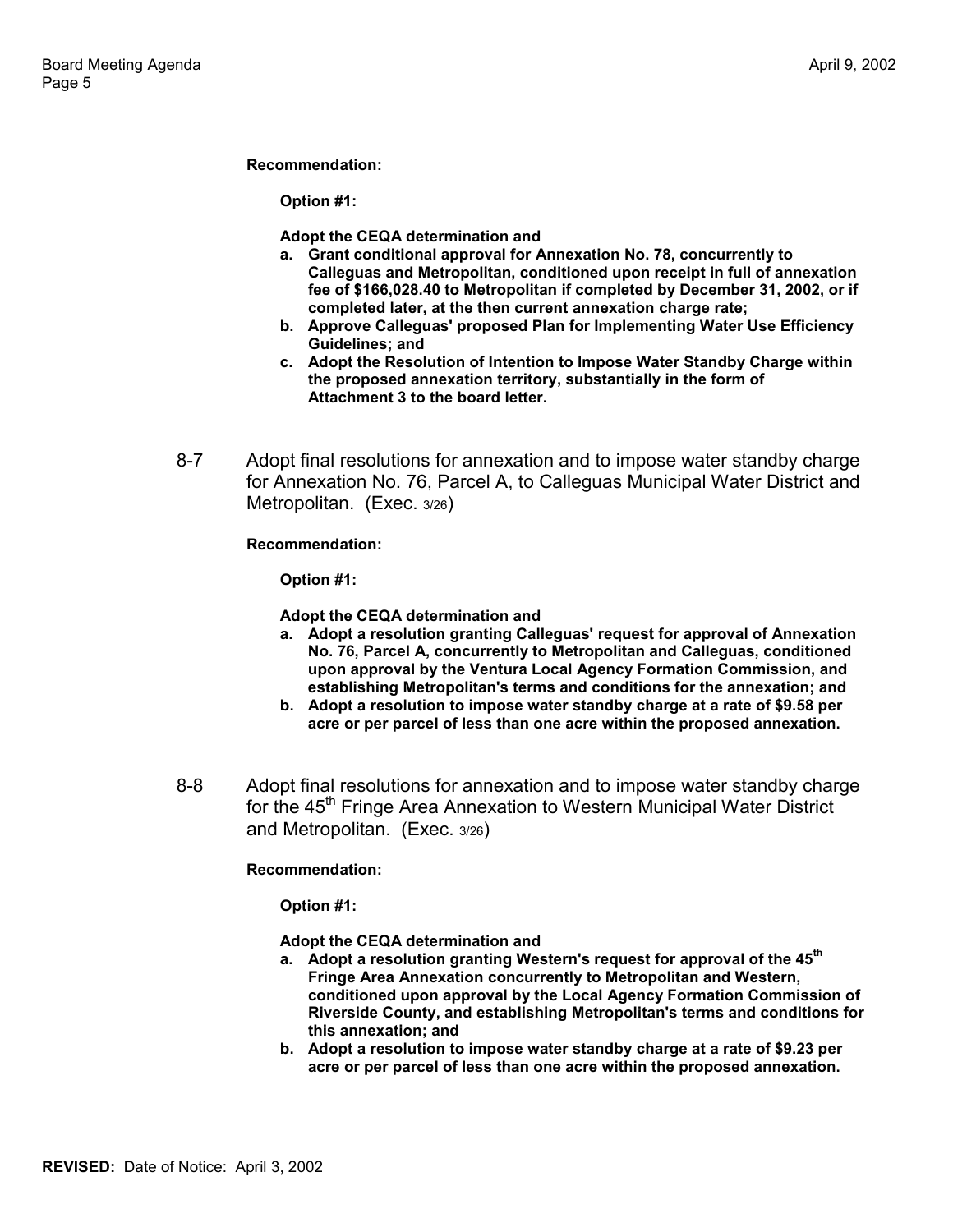8-9 Authorize payment of \$435,000 for AWWARF's Voluntary Research Subscription Program. (E&O)

#### **Recommendation:**

**Adopt the CEQA determination and authorize payment of AWWARF's Subscription for FY 2001/02.**

### **(END OF CONSENT CALENDAR)**

### **9. OTHER BOARD ITEMS (Action)**

9-1 Award a contract for the construction of the Highland Pipeline of the Inland Feeder Program. (E&O)

**Recommendation:**

**Option #1:**

**Adopt the CEQA determination and award a contract to L. H. Woods & Sons, Inc. in the amount of \$46,860,000 for construction of the Highland Pipeline.**

- 9-2 Proposed amendments to AB 2734 (Pavley) related to water conservation. (CO&L) **(To be mailed separately)**
- **Added** 9-3 Legislative Water Bonds. (CO&L)

**Recommendation:**

**Option #1:**

**Adopt the CEQA determination and support legislative water bonds, if amended.**

**Added** 9-4 Express opposition to SB 482 (Kuehl), unless amended: California Fully Protected Species issue. (CO&L) (**To be mailed separately)**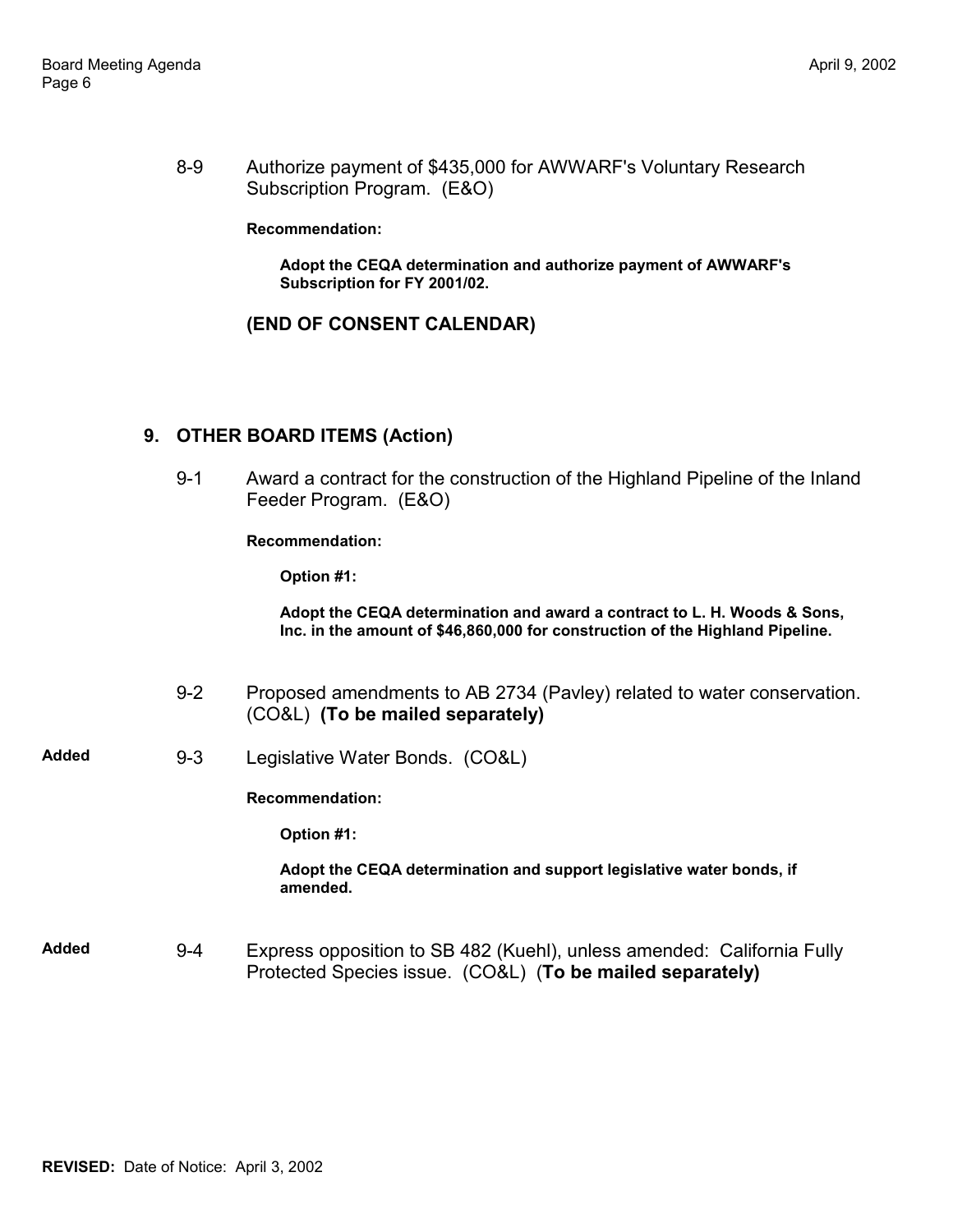### **10. BOARD INFORMATION ITEMS**

- 10-1 Status report for the Inland Feeder Program for the month ending February 2002. (E&O) **[Any discussion of potential litigation to be heard in closed session. Conference with legal counsel—significant exposure to litigation (two matters); to be heard in closed session pursuant to Gov. Code § 54956.9(b)]**
- 10-2 Report on Monterey settlement agreement negotiations. (LC&P) **[Discussion of** *Planning and Conservation League, et al. v. Department of Water Resources, et al***., Sacramento County Superior Court Case No. 95CS03216. Any discussion of litigation will be held in closed session—existing litigation—pursuant to Gov. Code § 54956.9(a)]**
- 10-3 Discussion of pending claim based on Diamond Valley Lake recreation plan proposal. (LC&P) **[Conference with legal counsel—significant exposure to litigation (one matter); to be heard in closed session pursuant to Gov. Code § 54956.9(b)]**
- 10-4 Status report on activities to improve Lake Perris water quality and operations. (WPQ&R)

## **11. REPORTS OF SPECIAL COMMITTEES**

### **12. PERFORMANCE EVALUATION AND COMPENSATION**

- 12-1 Report from Executive Committee on evaluation rating and pay-forperformance for Chief Executive Officer. (Exec. 3/26) **[Public employee performance evaluation; to be heard in closed session pursuant to Gov. Code § 54957]**
- 12-2 Chief Executive Officer Evaluation and Compensation Recommendation. (Exec. 3/26)

### **Recommendation:**

**Option #1:**

#### **Approve as recommended by Executive Committee.**